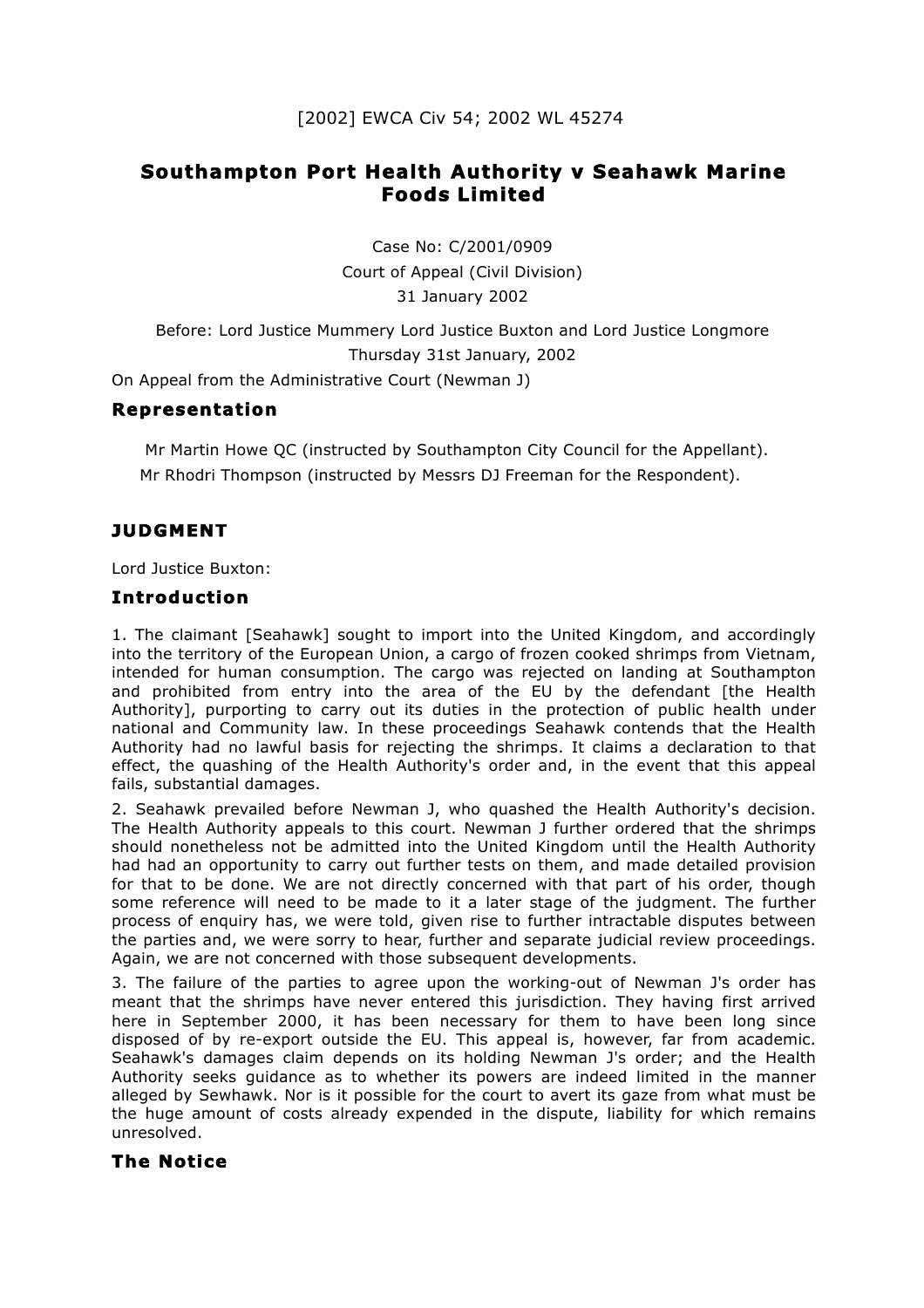4. The Health Authority forbad the entry of the shrimps by a notice to Seahawk dated 5 October 2000 [the Notice], which read:

"In my opinion the consignment … does not comply with the animal or public health conditions relating to import in that:—the conditions specified in Council Directive 91/493/EEC and Commission Decision 99/83/EC [ *vere* 99/813/EC] specific to Vietnam have not been satisfied in that the aerobic colony counts observed following microbiological examination for counts 31/40 and 51/60 exceed the standard specified in Commission Decision 93/51/EEC."

5. The Notice was on a standard form. The form went on to say:

"In my opinion the consignment described in the schedule below constitutes a risk to animal or human health in that:—"

In the Notice that section had been struck out.

## **The national Regulations**

6. The format of the standard form is explicable by its having been issued under regulation 25(1) of the Products of Animal Origin (Import and Export) Regulations 1996 [the national Regulations]. Regulation 25(1) reads as follows:

 $25 -$ 

(1) Subject to paragraphs (2) and (3) below, where checks at the border inspection post reveal that a consignment of products of animal origin does not comply with animal or public health conditions relating to import or, in the opinion of the official veterinary surgeon, constitutes a risk to animal or human health, an official veterinary surgeon or person acting under his supervision, after consulting the importer or his representative, may serve on the importer or his agent a notice—

(a) permitting the use of the products for purposes other than human consumption if that is authorised under rules made under Article 16(2) of Directive 90/675

(b) ordering the re-dispatch of the consignment outside the European Community

(c) ordering the destruction of the consignment."

In our case, Seahawk was told in the Notice that it must take one of the three steps  $(a)-(c)$  provided for by regulation 25(1).

7. This having been the provision under which the disputed power purported to be exercised, it is remarkable that it is nowhere mentioned in Newman J's judgment. That is no doubt because the argument before him was largely or entirely taken up with investigation of the Community provisions which form the relevant "conditions relating to import" referred to in regulation 25(1). To those we will have to come. It will however put that discussion in context if something is first said about the national Regulations under which the disputed power was in fact exercised.

8. The two contingencies addressed in regulation 25(1), non-compliance with public health conditions on the one hand and risk to human health on the other, are stated disjunctively, separated by the word "or". Seahawk correctly adopted that construction in paragraph 46 of its Grounds for Relief. Such an arrangement is not surprising, indeed it fits in with normal methods of protecting public health. The overall objective is the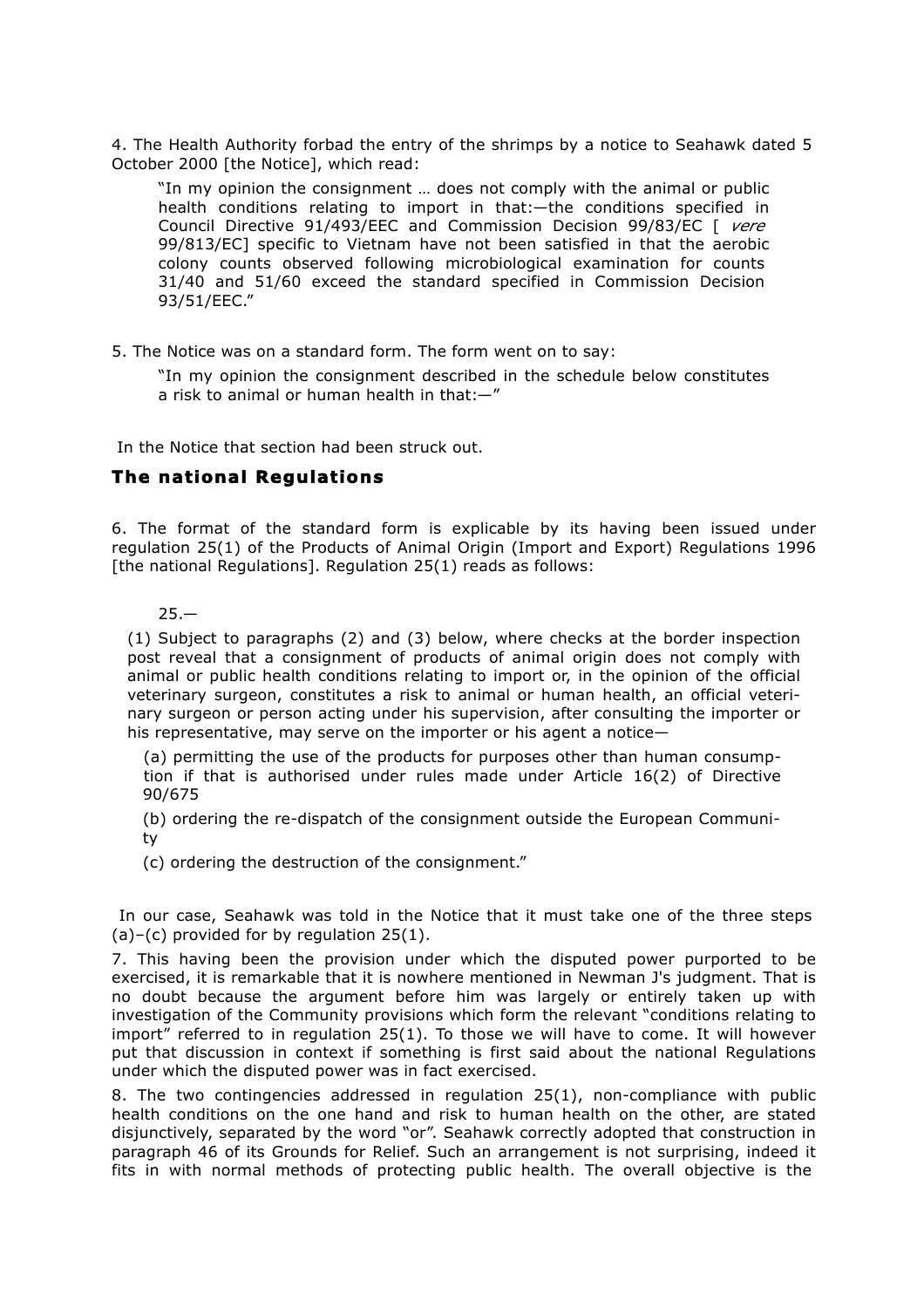protecting of public health, but because of difficulties of proof, and the teaching of experience, it is customary to prohibit the sale or consumption not only of foods that can be positively shown to be a risk to human health; but also foods that have been manufactured or handled in conditions which experience indicates to have a tendency to produce foods that pose such a risk. Hence, in any food-related regulations there will be found elaborate codes of hygenic practice, breach of which in relation to any goods will lead to the condemnation of those goods whether or not, in the given case, the potential risk to health can be shown to have eventuated. A good example of such a code is the twenty-page Annex to Council Directive 91/493/EEC on health conditions for the production and the placing on the market of fishery products, which prohibits the marketing of any fishery product produced other than under the conditions specified in that Annex.

9. Seahawk did not contend before the judge that the national regulations are either *ultra vires* or inconsistent with Community law, though that position became less clear as argument progressed before us. What, however, is not in dispute is that the Health Authority had power and indeed a duty to proceed under the first limb of regulation 25(1), non-compliance with public health conditions. Those conditions are now to be found in Community law, and need to be set out and analysed in detail. In so doing, however, it will be necessary to keep in mind the contrast drawn in regulation 25(1) between goods that infringe the conditions and goods that actually constitute a risk to human health, since as will be demonstrated below the judge seems to have been led into a misunderstanding of that point.

#### **The Community provisions**

10. Justice cannot be done to the arguments before us without setting out a substantial part of the Community provisions on which they were based, lengthy and detailed though they are. The provisions form a trail or progression through Community law, though the point of departure for domestic law is part IV of SI 1998 No 994, regulation 42 of which provides:

#### **"General restriction on importing fishery products**

42. Subject to regulation 46, no person shall import any fishery products which are for human consumption unless they are products in respect of which —

(a) the applicable requirements of the Fishery Products Directive , the Fishing Vessels Directive , the Live Bivalve Molluscs Directive and the Fishery Products Decisions are satisfied (the requirements of these Directives and Decisions which are capable of being applicable in these circumstances are those mentioned in Part IV of Schedule 1); and

(b) any additional conditions imposed under regulation 43 are satisfied."

and regulation 56 provides:—

## **"Enforcement of Part IV**

56 For the purposes of the Products of Animal Origin (Import and Export) Regulations 1996 (in this paragraph referred to as 'the Import and Export Regulations') —

(a) The conditions set out in Part IV shall be treated as health conditions (whether or not they are health conditions as defined in the Import and Export Regulations); and

(b) those conditions shall be enforced as health conditions —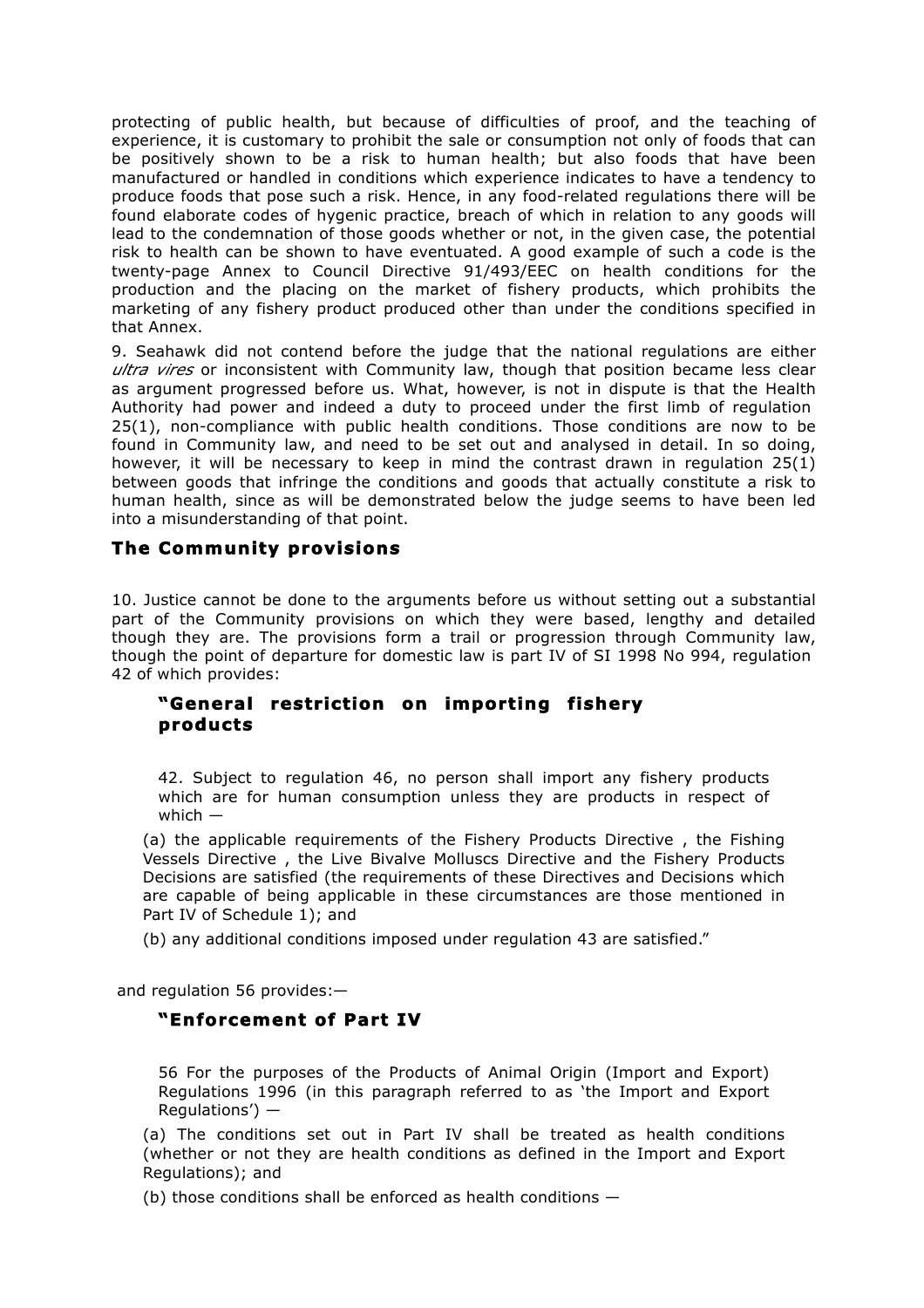(i) by a local authority or the Minister (or by an authorised officer of the local authority or the Minister), which ever has the responsibility under the Import and Export Regulations for enforcing health conditions in the particular circumstances of the case,

(ii) in accordance with the procedures set out in the Import and Export Regulations , and

(iii) subject to the penalties and other sanctions set out in the Import and Export Regulations ."

and Part IV of the Schedule provides:—

—

#### "PART IV **Applicable requirements relating to imported fishery products**

As respects imported fishery products, the requirements of the Fishery Products Directive , the Fishing Vessels Directive , the Live Bivalve Molluscs Directive and the Fishery Products Decisions which are capable of being applicable are  $-$ 

(a) in relation to fishery products other than aquaculture products or processed bivalve molluscs, echinoderms, tunicates or marine gastropods, those set out in

- (i) articles  $3.1(a)$  to  $(q)$ ,  $3.2$ ,  $4$ ,  $5$  and  $6.1$  of the Fishery Products Directive,
- (ii) article 1 of the Fishing Vessels Directive
- (iii) articles 1 to 4 of Commission Decision 93/51/EEC."

11. The " Fishery Products Directive " is Council Directive 91/493/EEC , already referred to in paragraph 8 above. That explains in its recitals the danger of freshly caught fishery products being subsequently contaminated by micro-organisms through unhygenic handling and treatment and refers, inter alia, to the system of veterinary checks on products entering the Community from third countries. It then proceeds, as we have already seen, to lay down a detailed code for the treatment of fishery products. By Article 3 of the Directive it is forbidden to place on the market anywhere in the Community fishery products whose handling and production have not complied with those requirements.

12. Of particular interest in the present context are the special rules laid down in paragraph 7 of Chapter V of the Annex in relation to "cooked crustacean and molluscan shellfish products"; the Community legislators no doubt having been alert to the wellknown health hazards attaching to such products if not properly handled. Those rules are as follows

#### **"Cooked crustacean and molluscan shellfish products**

Crustaceans and molluscan shellfish must be cooked as follows:

(a) any cooking must be followed by rapid cooling. Water used for this purpose must be drinking water or clean seawater. If no other method of preservation is used, cooling must continue until the temperature approaching that of melting ice is reached.

(b) shelling or shucking must be carried out under hygienic conditions avoiding the contamination of the product. Where such operations are done by hand, workers must pay particular attention to the washing of their hands and all working surfaces must be cleaned thoroughly. If machines are used, they must be cleaned at frequent intervals and disinfected after each working day.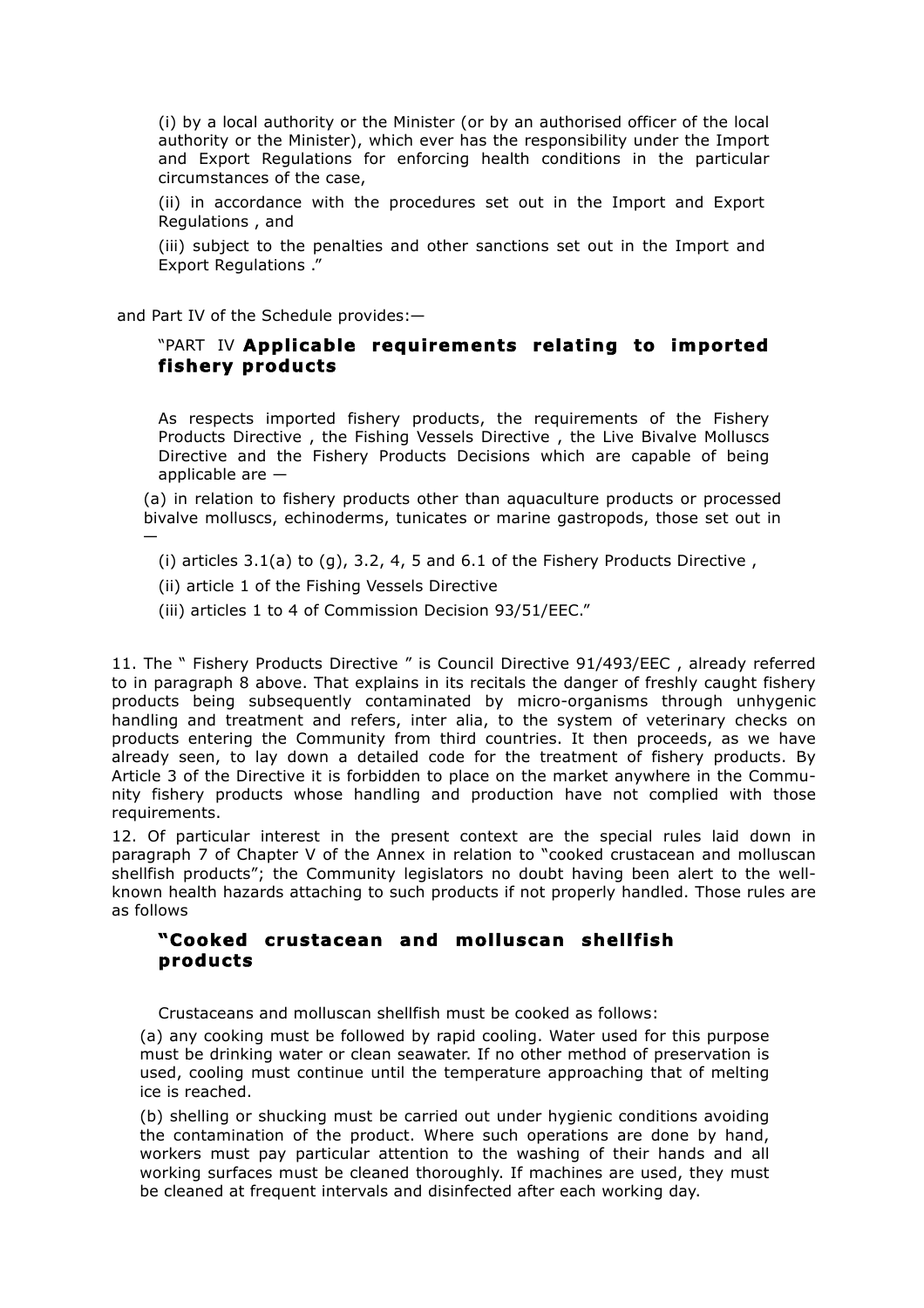After shelling or shucking, cooked products must immediately be frozen or kept chilled at a temperature which will preclude the growth of pathogens, and be stored in appropriate premises;

(c) every manufacturer must carry out micro-biological checks on his production at regular intervals, complying with the standards to be fixed in accordance with Chapter V, Section 4 of this Annex.

Under rule (c) above, we were told that no such standards have in fact been promulgated by the EU Commission, on whom that responsibility falls. That part of the Directive was nonetheless relied on as part of the *vires* of a subsequent Commission Decision 93/51/EEC. We have already seen this referred to in SI 1998 No 994, set out in paragraph 10 above. The Decision plays a significant part in this case, and it is therefore again necessary to set out a substantial part of it.

"Commission Decision of 15 December 1992 on the microbiological criteria applicable to the production of cooked crustaceans and molluscan shellfish (93/51/EEC) Having regard to the Treaty establishing the European Economic Community;

Having regard to Council Directive 91/493/EEC of 22 July 1991 laying down the health conditions for the production and the placing on the market of fishery products (OJ No L 268. 24.9.1991 p.15), and in particular Chapter V (II) (4) of the Annex thereto;

Whereas, in accordance with Chapter IV (Iv) (7) (c) of the Annex to Directive 91/493/EEC, manufacturers of cooked crustacean and molluscan shellfish products must carry out microbiological checks on their production at regular intervals in compliance with the standards to be laid down pursuant to Chapter V (II) (4) of that Annex;

Whereas with a view to protecting public health, a bacterial contamination limit should be set beyond which the results may not be regarded as acceptable without the product being regarded in any way as toxic; whereas, where the acceptability limit is exceeded, manufacturers must investigate the causes thereof and establish corrective procedures in order to prevent any further occurrence;

Whereas the methods of analysis will be laid down later in the light of the studies undertaken; whereas until then internationally recognized methods should be applied;

Whereas the measures laid down in this Decision are in accordance with the opinion of the Standing Veterinary Committee **Article 1**

The microbiological standards applicable to the production of cooked crustaceans and molluscan shellfish provided for in Chapter IV (IV) (7) (c) of the Annex to Directive 91/493/EEC are laid down in the Annex hereto.

## **Article 2**

The microbiological standards shall be checked by the manufacturer during the manufacturing process and before the crustacean and molluscan shellfish products cooked in the processing plant approved in accordance with Article 7 of Directive 91/493/EEC are placed on the market.

# **Article 3**

1. Sampling programmes shall be established by the managerial staff of the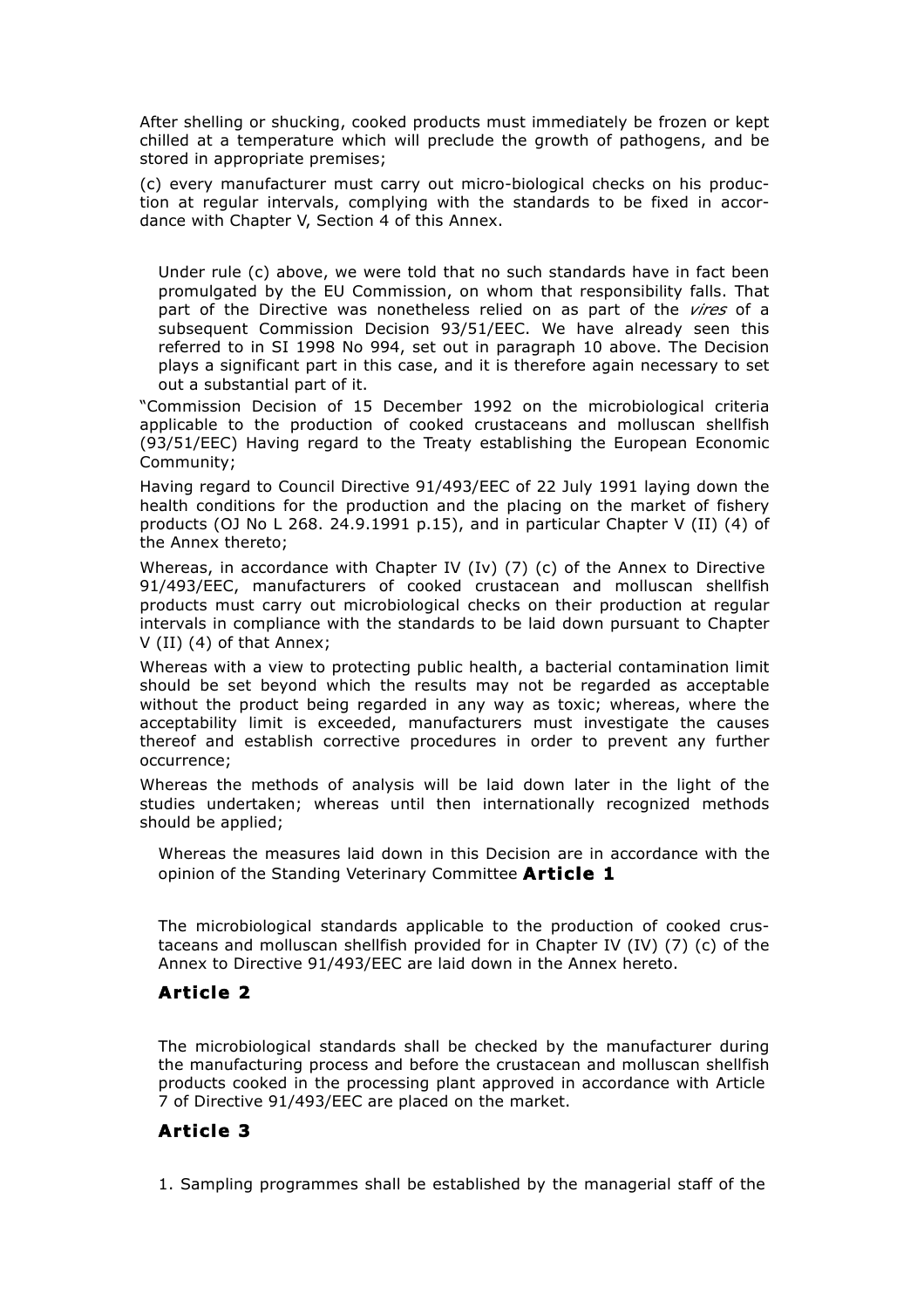processing plant in relation to the nature of the products (whole, shelled or shucked), the temperature and time of cooking and the risk evaluation, and shall meet the requirements of Article 6 of Directive 91/493/EEC.

2. The programmes referred to in paragraph 1 shall contain, in the event of failure to comply with the standards laid down under headings 1 and 2 of the Annex hereto, an undertaking:

• to notify the competent authorities of the findings made and the actions taken with regard to unsatisfactory batches, as well as the measures provided for in the second indent below

• to review the methods of supervising and checking the critical points so as to identify the contamination source, and to carry out analyses more frequently

• not to market for human consumption batches found to be unsatisfactory on account of the discovery of pathogens or where the M value for *Staphylococcus*  provided for under heading 2 of the Annex is exceeded.

# **Article 4**

Pending the establishment of Community methods of microbiological analysis, the methods of analysis used to verify the microbiological standards laid down in the Annex hereto shall be scientifically recognized at international level and tested in practice. The method of analysis used must be recorded with the corresponding results.

## **Annex**

| 1. Pathogens Type of pathogen                                                                                                                                                                                                                                                                | Standard                                                                           |
|----------------------------------------------------------------------------------------------------------------------------------------------------------------------------------------------------------------------------------------------------------------------------------------------|------------------------------------------------------------------------------------|
| <i>Salmonella</i> spp                                                                                                                                                                                                                                                                        | Absent in $25q$ N - 5 c - 0                                                        |
| In addition, pathogens and<br>toxins thereof which are to be<br>sought according to the risk<br>evaluation, must not be<br>present in quantities such as to<br>affect the health of consumers.<br>2. Organismus indicating poor<br>hygiene (shelled or shucked<br>products) Type of organism | Standard (per g)                                                                   |
| Staphylococcus aureus either:<br>Thermotolerant coliform (44° C<br>on solid medium) or: Es-<br>cherichia coli (on solid<br>medium)                                                                                                                                                           | m - 100 M - 1000 n - 5 c - 2 m - 10 M - 100<br>$n - 5c - 2m - 10M - 100n - 5c - 1$ |

Where parameters n, m, M and c are defined as follows:

n— number of units comprising the sample.

m— limit below which all results are considered satisfactory.

M— acceptability limit beyond which the results are considered unsatisfactory

c— number of sampling units giving bacterial counts of between m and M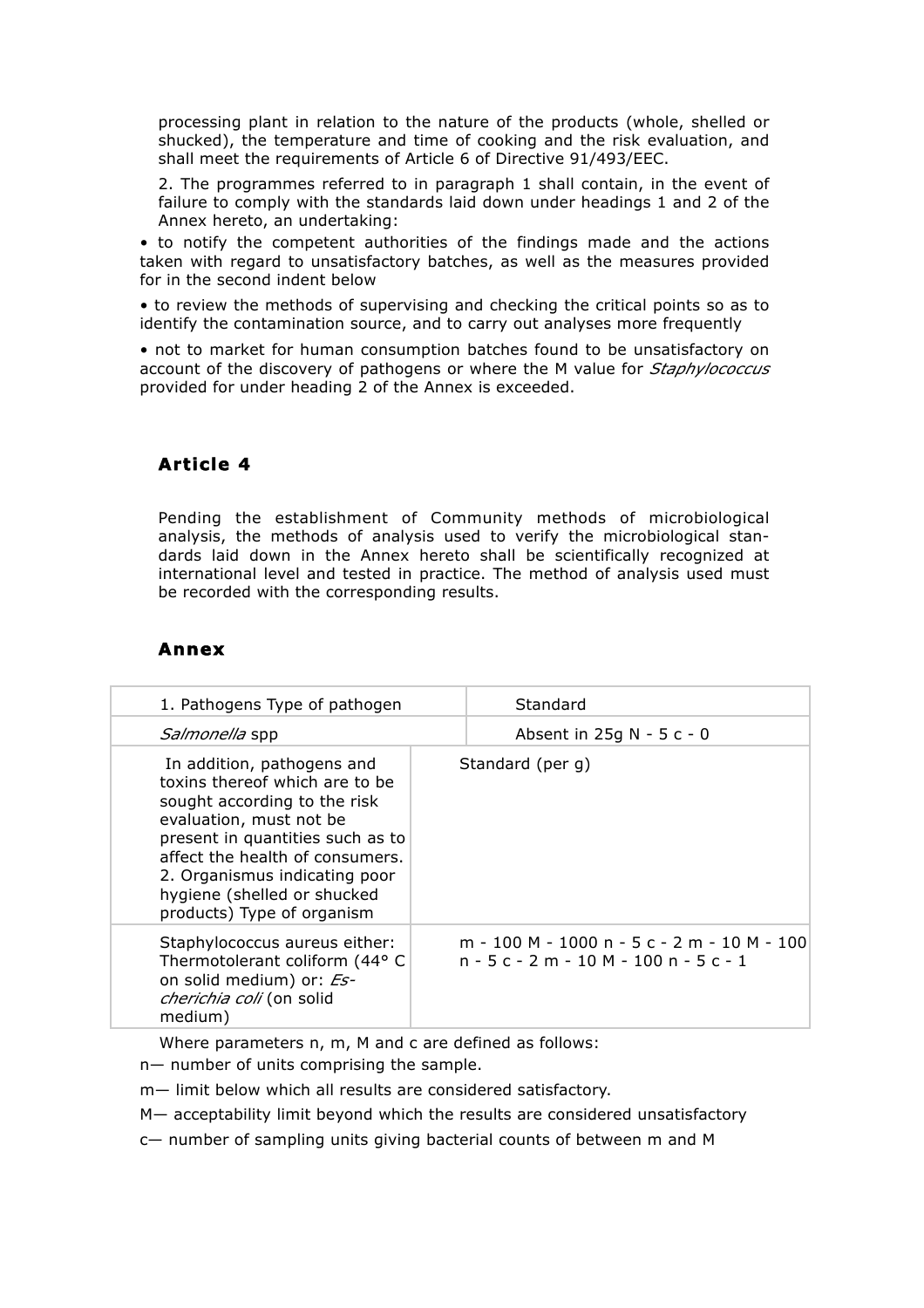The quality of a batch is considered to be:

(a) satisfactory where all the values observed are 3m or less;

(b) acceptable where the values observed are between 3m and  $10m$  (=M) and where c/n is 2/5 or less.

| $\bullet$ in all cases where the values are above M.               |                                                                                   | The quality of a batch is considered to be unsatisfactory:                                             |
|--------------------------------------------------------------------|-----------------------------------------------------------------------------------|--------------------------------------------------------------------------------------------------------|
| • where $c/n$ is greater than 2/5.                                 |                                                                                   |                                                                                                        |
| 3. Indicator<br>organisms<br>(Guidelines)<br>Type of organ-<br>ism | Stan-<br>dard<br>$(\text{per } q)$                                                |                                                                                                        |
| Mesophilic<br>aerobic bacte-<br>ria (30 $^{\circ}$ C) (a)          | 500 000<br>$n - 5c -$<br>$2m -$<br>100 000<br>M - 1<br>000 000<br>$n - 5c -$<br>2 | <b>SilladdieCole at phonodic coles of the Sexual Coles of School Coles Coles Manufacture (CO) OM -</b> |

These guidelines are to help manufacturers decide whether their plants are operating satisfactorily and to assist them in implementing the production monitoring procedures."

13. Also of importance in the present case is Commisison Decision 93/13/EEC, concerning procedures for veterinary checks at Community border inspection posts on products from third countries. Annex C to the Decision lays down detailed rules for physical checks on products. Paragraphs 4 and 5 of the Annex provide as follows:

"Each lot submitted to a physical examination to verify, after opening of the packaging, wrapping or envelope, that the conditions foreseen for the product concerned in the vertical Directives or, where none exist, the relevant national legislation are satisfied.

With this aim in view an organoleptic examination, particularly visual examination, must be carried out on each consignment to check for abnormalities rendering the product unfit for the use given on the veterinary certificates or accompanying documents: these examinations shall be carried out on in principle 1% of the items or packages of the consignment, with a minimum of two and a maximum of 10. For loose products, the examination shall be made on at least five separate samples distributed throughout the consignment.

At any time, during the examination of the products, the official veterinarian may derogate from the maximum laid down above.

In addition to the physical checks referred to above, public health inspection of products intended for human consumption must include: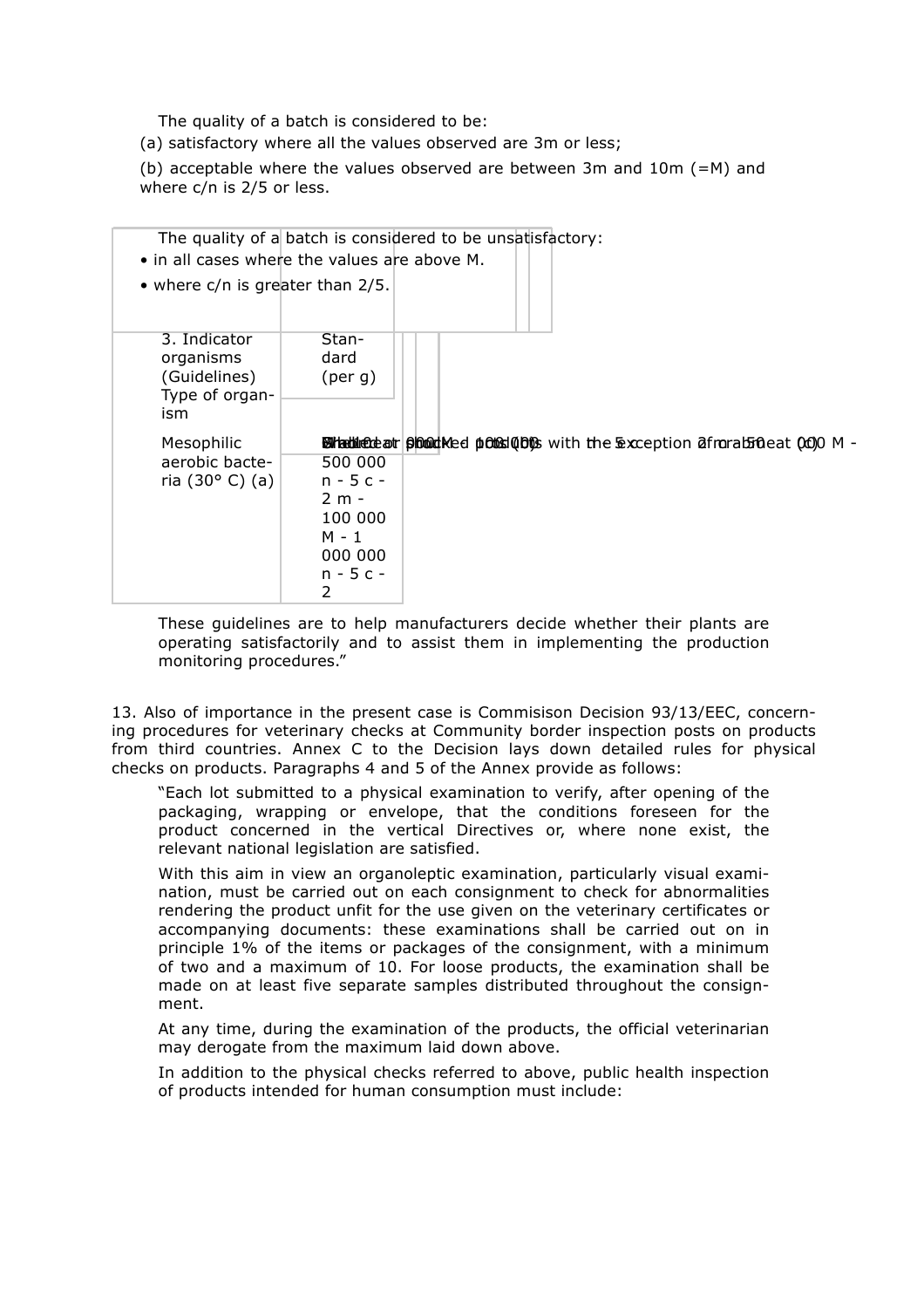—measurement of the temperature of the product, if Community or , where applicable, national rules so require,

—checks for abnormalities in appearance, consistency, colour, smell, and, where appropriate, taste; for frozen or deep-frozen products, inspection shall be carried out after thawing of the products.

In addition, the veterinarian shall, whenever he deemed necessary, require any additional examinations to be carried out to verify compliance with Community or national legislation governing imports of or trade in these products."

The "vertical Directive" relevant to the present case is Directive 91/493.

#### **Free movement of goods**

14. It will be convenient to interpose here an argument that played some considerable part in the submissions of Seahawk in the court below, but perhaps less so before us. It is, however, of importance in putting the dispute into a general Community context.

15. Seahawk drew attention in its Grounds to the common rules for imports into the Community that are contained in Regulation (EC) 3285/94, and emphasised two aspects of them. First, that quantitative restrictions on imports are forbidden. Second, that although by article 24 of the Regulation member states are permitted to introduce measures on grounds of protection of public health, by Article 25.2 that liberty is not available to them where, as in the case of fishery products, Community legislation has provided a complete code to regulate hygienic control of the type of imports in question. I am content to assume for the purposes of the present appeal that these two contentions are correct, though I would not necessarily go as far as did the judge in paragraph 7 of his judgment in describing some further implications that were thought to follow from them.

16. What is, however, clear is that the "right to import" asserted by Seahawk must be subject at least to the *Community* requirements as to public health. That is not in issue in this appeal. What is contested is that the Community provisions relied on by the Health Authority did not authorise the action that it took. It is therefore time to return to the Notice and the complaints made about it.

#### **The Health Authority's decision**

17. In issuing the Notice, the Health Authority must have been acting under the powers conferred on it by Annex C to Decision 93/13 (see paragraph 13 above). No other power has been suggested within the obligations to respect Community rules referred to in paragraph 15 above, while at the same time it is not suggested that the Health Authority had no power to intervene at all.

18. It will be recalled from the terms of the Notice set out in paragraph 4 above that the Health Authority rejected the shrimps on the ground that the health requirements of Directive 91/493 (see paragraphs 11 and 12 above) had not been satisfied "in that" the aerobic colony counts in the condemned product exceeded the standard specified in Decision 93/51/EEC. The "aerobic colony counts" so referred to are the tests to be found in paragraph 3 of the Annex to Decision 93/51/EEC, set out at the end of paragraph 12 above. Seahawk's short point is that the terms of the Decision make it clear that the paragraph 3 criteria are indeed only guidelines, intended to help manufacturers in deciding whether they need to review their manufacturing procedures. It was simply not open to the Health Authority to act on them, it would seem at all; and certainly not open to it to act on the guidelines in order to refuse the goods entry on health grounds.

19. Expert evidence about the process of testing was given by Ms Melody Greenwood,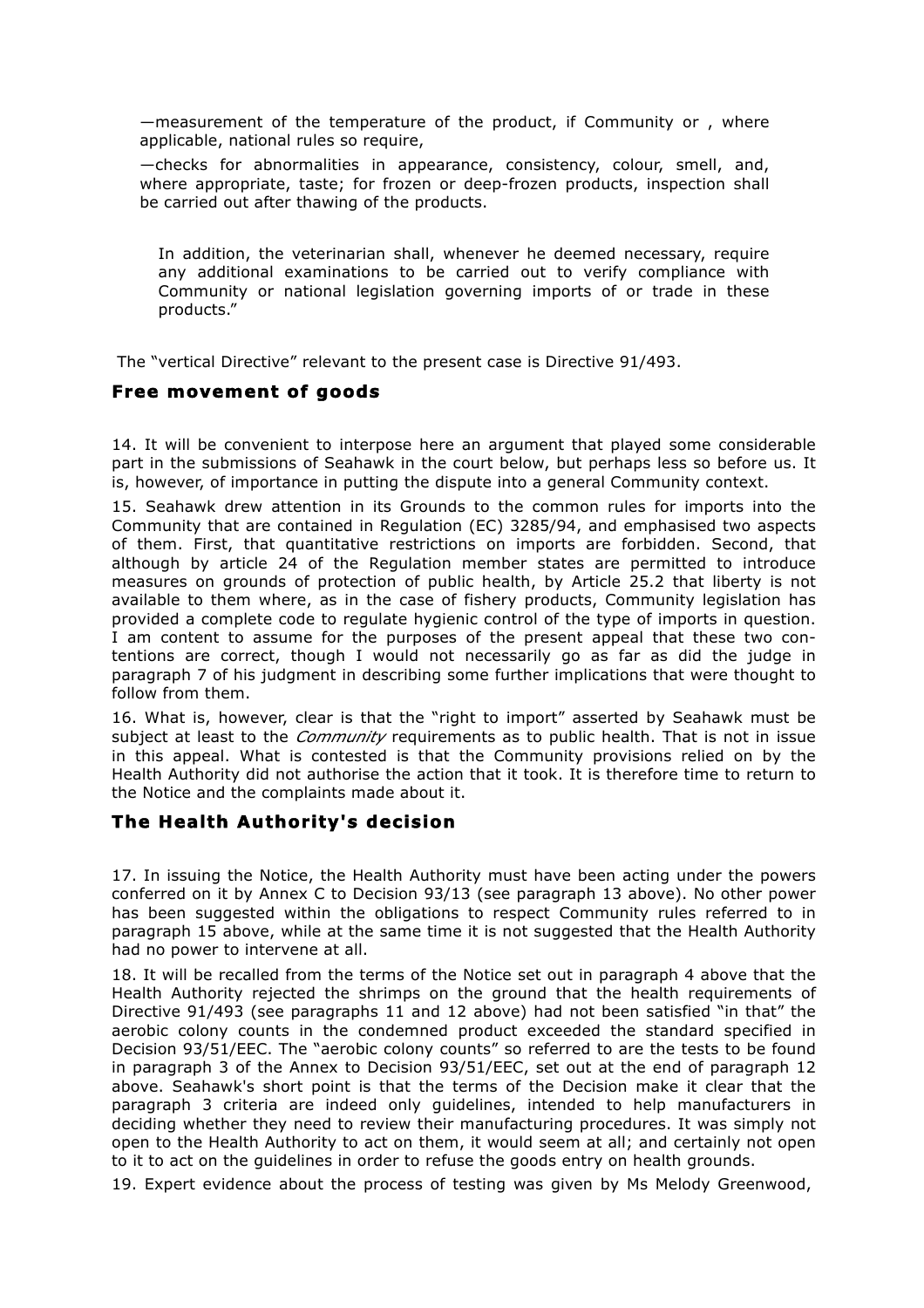who is Director of the Southampton General Hospital Public Health Laboratory. She has 29 years experience in public health microbiology and, amongst many other important qualifications and appointments, is Chairwoman of the BSI committee on food microbiology. In paragraphs 6–10 of her evidence she said of the instant consignment, and of raised levels of aerobic bacteria:

"In my view the raised counts for mesophilic aerobic bacteria indicate general poor hygiene at the plant or undercooking and thus indicate an increased likelihood of pathogens being present in product from that plant. ICMSF statistics indicate that when examining five samples from a batch for salmonella, there is for example a 33% probability (at the 95% confidence level) of accepting the batch when 20% of the batch is contaminated with salmonella.

It is, therefore, valid and indeed desirable to examine for other indicator organisms which are not themselves pathogens in making an assessment of microbiological quality and safety. It would not be feasible to test specifically for every possible pathogen, and for statistical reasons pathogens present within a batch could well be missed. Therefore a raised count of indicator organisms is valuable in providing a warning of increased risks of pathogens within the batch. Our risk assessment based on these results indicates a greater risk associated with these batches than with most other batches received for importation …

It would appear that the manufacturers are not applying, or properly implementing, an 'own checks' due diligence system. If they are, they are failing to remedy the problem of elevated mesophilic aerobic bacteria counts. Alternatively, there has been some temperature abuse during transport that has allowed an increase in levels. Therefore, my conclusion is that the elevated counts indicate that the manufacturer's plant and/or systems for ensuring the continuing fitness of the product during transportation is not operating satisfactorily.

If the elevated counts are as a result of inadequate time/temperature combinations for cooking this indicates an increased risk of the likelihood of pathogens being present, for example, *Vibrio parahaemolyticus* , which is not sought when we examine against the standards set out in the Decision. If the elevated counts are due to poor hygiene at the processing stage the possibility of cross-contamination from raw to cooked product arises. If the manufacturers are performing their own checks and complying with their obligations under the relevant Directive why are these levels higher than expected?"

20. That evidence was unchallenged. It may be noted that early in the proceedings Seahawk did file a statement contesting the observations of Ms Greenwood, but Mr Thompson very properly told us that he did not feel able to rely on that evidence. The Health Authority confirmed that it had relied on Ms Greenwood's conclusions as to poor hygiene controls and an increased likelihood of the presence of pathogens in reaching its decision to reject the shrimps.

21. Some further important evidence was given by Mrs Sandra Westacott, a Principal Environmental Health Officer employed by the Health Authority who has appropriate qualifications and many years experience in food safety matters. She described the further considerations that the Health Authority brought to bear on deciding what action it should take in the face of a raised aerobic colony count, and said in particular of goods of the nature involved in this case:

"The product is a cooked seafood which is likely to be subject to no further cooking and therefore the potential for bacteriological development following defrosting is significant with a risk for considerable proliferation of microorganisms before consumption"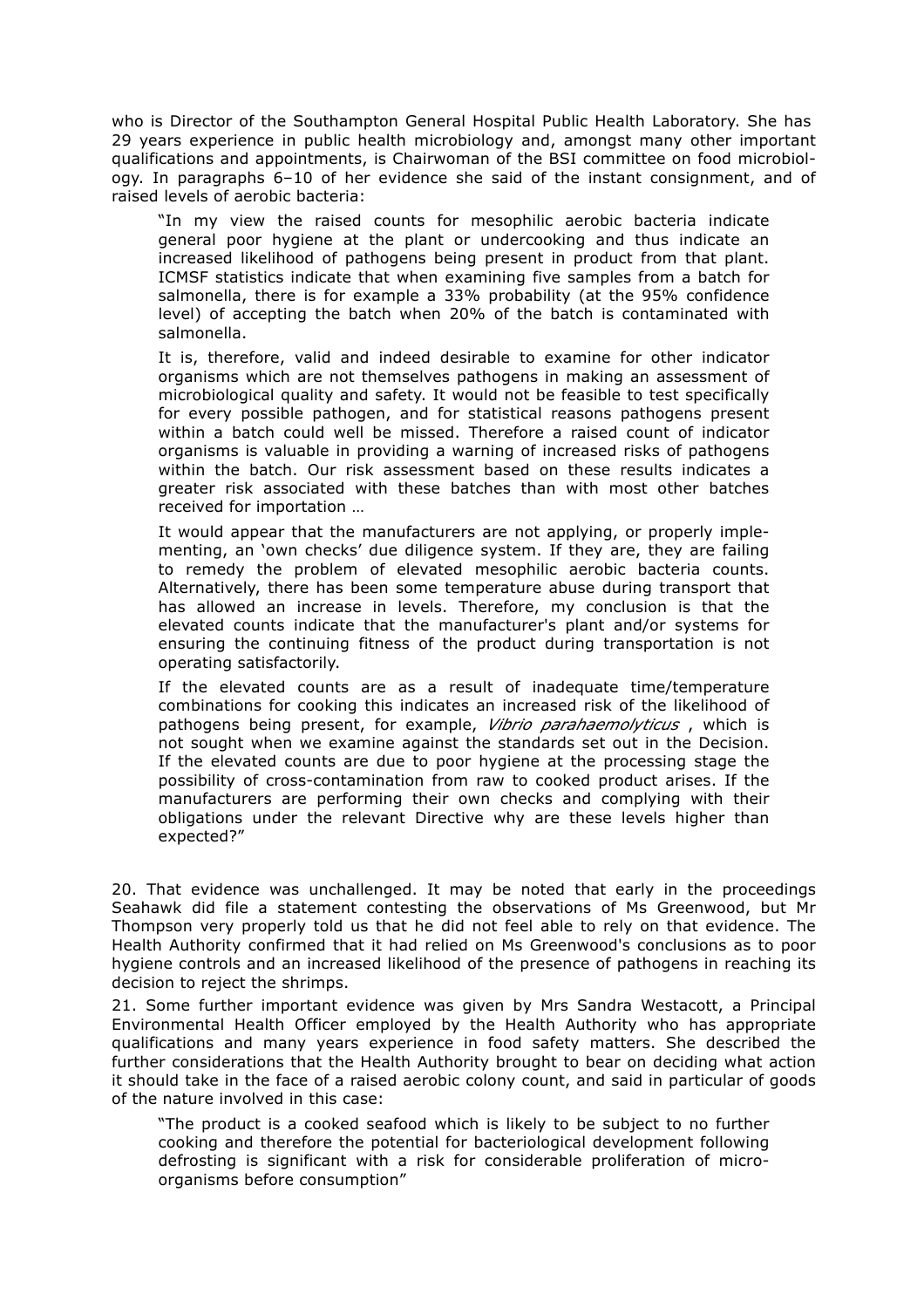I have no doubt at all that the Community legislators had similar considerations in mind when they imposed the stringent requirements as to the cooking and handling of crustacean products that are set out in paragraph 12 above. The Community health inspector is therefore justified in being particularly alert for, and concerned about, signs that that regime is not being obeyed.

#### **The Judge's conclusion**

22. The judge rejected, effectively as *ultra vires* , the way in which the Health Authority had proceeded. He said in paragraphs 19-20 of his judgment:

On analysis the defendant's position does not rest upon the fact that the aerobic colony counts on some samples exceeded the standard specified in Decision 93/51/EEC. It has rejected the whole consignment because it maintains that there may have been non-compliance with the processing requirements or there may have been a failure to carry out the "own checks" procedures or may have been a failure to implement the results of the "own checks" procedures. It does not, because the evidence would not permit it, state that there has been non-compliance with any particular requirement, nor is it able to state whether the results indicate a particular failure as opposed to indicating one or more of a number of possible failures. It cannot justify its action in rejecting the shrimp by pointing to the existence of an express power to reject in the given circumstances. Indeed, the established given circumstances fall within a contingency, which is deliberately excluded from a circumstance of rejection and for which a consequence is expressly provided (see heading 3 Decision 93/1/EC).

In my judgment where a competent authority is satisfied that there has been a failure on the part of manufacturer/processor to carry out own checks procedures or to implement results or to process hygienically, a breach of condition will arise justifying measures being taken to prevent the product being marketed for human consumption. Proof of such a breach of condition will give rise to a risk to public health or suggest the existence of such a risk. A purposive reading of the provisions demonstrates that a rejection of a product is grounded in the risk it presents to public health. The insufficiency of the defendant's present position is that no risk or suggestion of risk to public health can be made out. The highest case that can be put is that action has been taken which is considered necessary in connection with public health considerations, as is necessary "to minimize the risk to public health" or is necessary to prevent the continuation of lax practices by a processor, such being considered necessary on the ground that there are indicators that one or other of the needs exist."

23. I am not able to agree with the judge that a necessary condition of any action against particular goods is that they must be shown to constitute an actual risk to public health. So to hold is inconsistent with the structure of regulation 25(1), referred to in paragraph 8 above. It is also inconsistent with the general methods of protecting public health that are referred to later in that paragraph. Further, it is impossible to understand why there are, for instance, the elaborate rules set out in the Annex to Directive 91/493 if the whole issue for a public health inspector collapses into the actual hazard presented by any particular goods.

24. I have not overlooked that it was Mr Thompson's argument that because of the provisions of Regulation 3285/94 (see paragraph 15 above) it was not open to the Health Authority to introduce what might be termed its own health criteria, based on actual danger to public health, over and above the conditions laid down in the Community legislation. I revert below to whether that is what has been done in this case. But the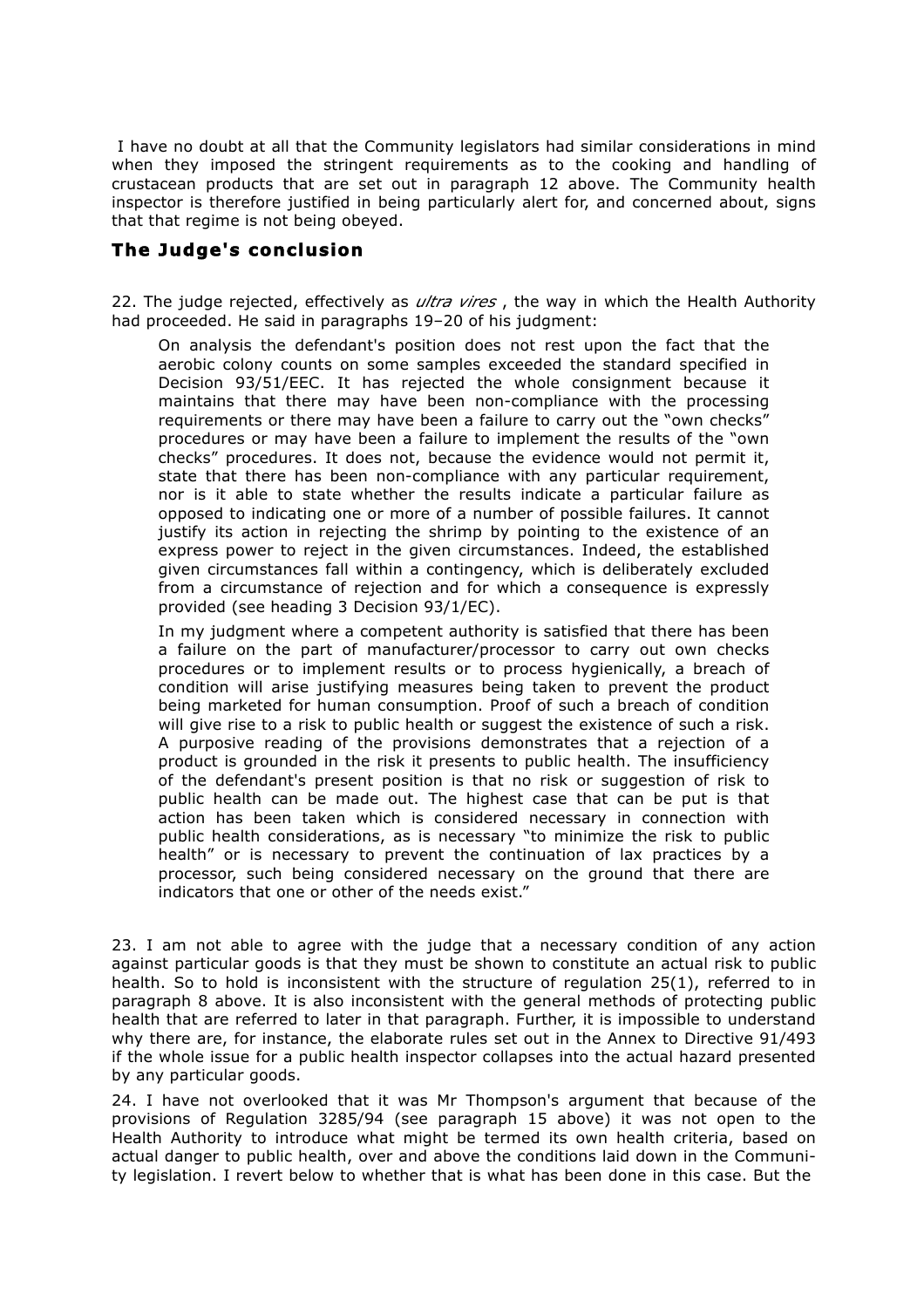argument is irrelevant to the point that attracted the judge, because he held, not that the health authority could *not* rely on an independent assessment of actual danger to public health; but that the authority could *only* act when such a danger was demonstrated.

25. I am therefore not able to agree with the judge's reasons for quashing the Notice. There are, however, other objections raised to the Notice and to the Health Authority's procedures, with which I must now deal.

#### **Other objections**

26. The basic objection raised by Seahawk was that it simply was not open to the Health Authority to rely on aerobic counts of the type referred to in paragraph 3 of the Annex to Decision 93/51/EEC, without more, in order to reject the shrimps. As the Decision made clear, those counts were not authorised by it as a basis for prohibiting goods to be put on the market; rather, they were simply guidelines for manufacturers, who had a perfect right in Community law to market product emanating from factories that the counts suggested might require further review from the point of view of hygiene. By relying on this criterion for rejection, the Health Authority had impermissibly introduced its own, national, test for admission to the EU, in place of the tests laid down by the Community legislation.

27. I would immediately reject the latter complaint. Whatever else the Health Authority did, it always purported to be acting under the requirements of Community legislation, and there has been no attempt to challenge its evidence to that effect. More to the point is whether under that Community legislation the Health Authority had the *vires* to do what it did.

28. Not merely the Health Authority's powers but also its duties are set out in Annex C to Decision 93/13 (see paragraph 13 above). We were shown nothing to suggest that the Health Authority might not, under paragraph 5 of that Annex, require a broad range of checks or examinations to verify compliance with the Community conditions. It was argued by Seahawk that such checks can only be carried out if the "organoleptic" (visual) checks envisaged by paragraph 4 are unsatisfactory. That does not follow from the construction of the Annex; and in any event such a provision could only be laid down by very clear wording in the case of frozen product such as the cooked shrimps, where visual inspection is almost certain to be a waste of time, but the product has been identified in Community legislation as requiring special attention from the point of view of public health (see paragraph 12 above). Nor can it be correct, as Seahawk further argued, that paragraph 5 checks can only be carried out to see if the goods are fit for human consumption. That is precisely what paragraph 5 does not say: quite apart from the general objections to that view that are set out in paragraph 23 above.

29. The expert evidence in this case (see paragraph 19 above) indicates how the checks used by the Health Authority in this case illuminate the possibility of breaches of the requirements set out in Directive 91/493. That was the reason why the Health Authority undertook the checks, and in my view it plainly had *vires* to do so. Indeed, if Seahawk are right, a Health Authority could never reject a consignment on the basis of its aerobic bacteria count, however gross were the breaches of Community regulations that the count indicated.

30. There are, however, a number of arguments against that view that I must address.

## **The right to import**

31. I have already touched on this general argument in paragraphs 15–16 above. Whilst the conditional nature of this right was properly acknowledged, it appeared to be suggested before us that there should be a presumption in favour of that right, which was not to be ousted save by clear and direct provisions, and in clear cases. For my part, I do not think that it is profitable, in the absence of any sort of guidance from Communi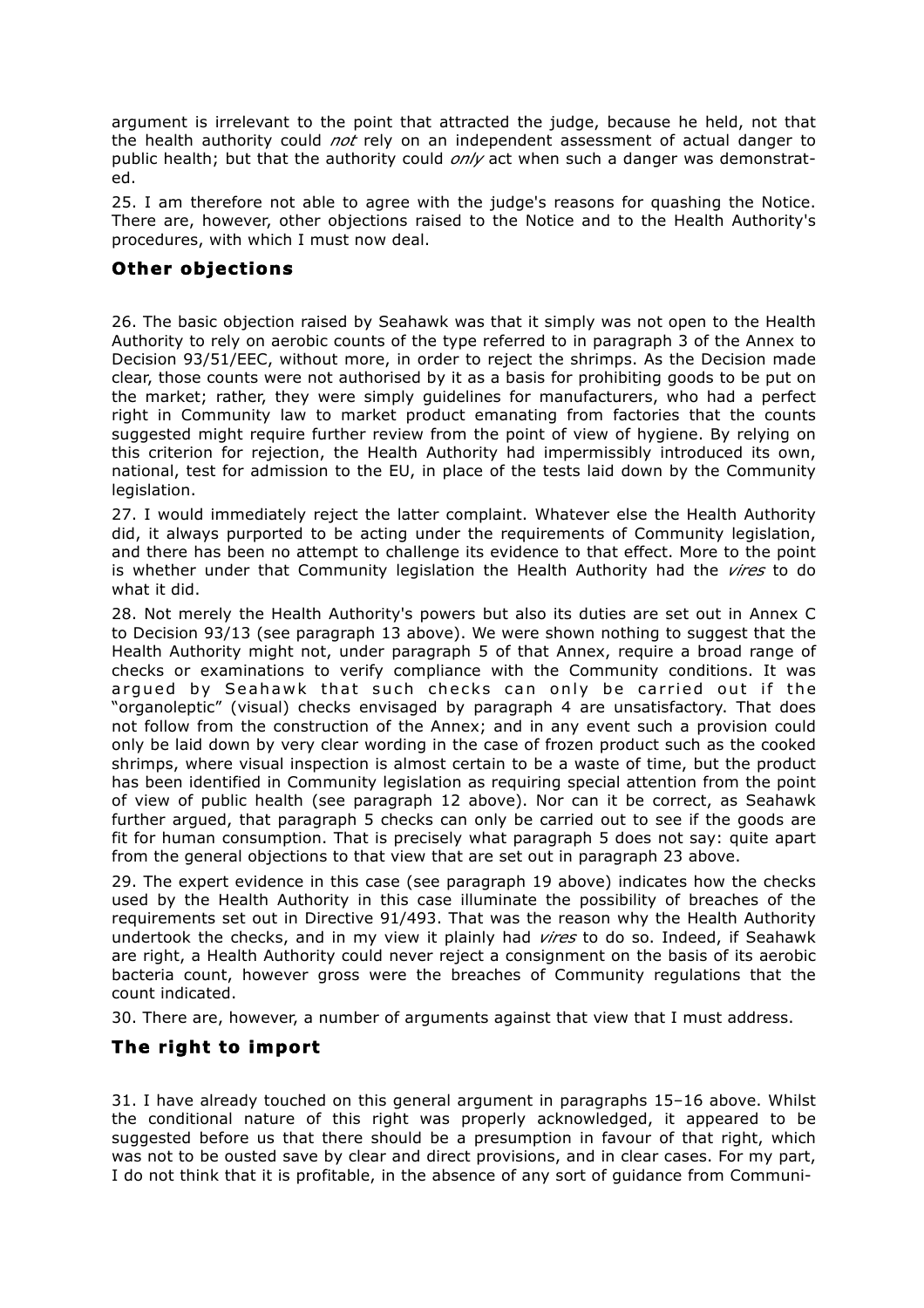ty legislation, to search for a priority between two fundamental interests of the Community: free trade on the one hand, and the protection of consumer health and safety on the other. The aspirations of articles 152 and 153 of the EC treaty are sufficient demonstration of the importance of the latter values. And it cannot be wrong for a border health authority to have in mind that it is responsible not merely for the safety of the 52 million consumers in the United Kingdom, but also, because of the operation of the internal market, for that of 600 million consumers throughout the Community.

32. The appropriate course, therefore, is to approach the issues and the legislation without preconception as to what Community goals are to prevail when basic interests conflict.

## **Proportionality**

33. Seahawk argued that even if, contrary to their main case, it had been open to the Health Authority to take action on the basis of the aerobic bacteria counts, the reaction of outright rejection was disproportionate. The most that was proper was either an insistence on further tests, to see if any of the pathogens or toxins listed in paragraphs 1 and 2 of the Annex to Decision 93/51 were in fact present; or further enquiry of the producers in Vietnam, to see if Community hygiene rules were in fact being observed.

34. While in some cases it will be possible for a court to reach a conclusion on an issue of proportionality on the basis of commonsense and its own understanding of the process of government and administration, I doubt whether it will often be wise for a court to undertake that task in a case involving technical or professional decision-making without the benefit of evidence as to normal practices and the practicability of the suggested alternatives. That caution is reinforced by reference to the authority relied on by Seahawk in support of a proportionality approach in this case, the speech of Lord Steyn in R(Daly) v Home Secretary [2001] 2 AC 532 , at paragraph 27. Lord Steyn said, in comparing a proportionality approach with the traditional " *Wednesbury* " review, that:

"the doctrine of proportionality may require the reviewing court to assess the balance which the decision maker has struck, not merely whether it is within the range of rational or reasonable decisions … the proportionality test may go further than the traditional grounds of review inasmuch as it may require attention to be directed to the relevant weight accorded to interests and considerations"

35. It is difficult to see how, in a case involving decision-making on a technical issue, the court can pursue either of those enquiries, and in particular the first of them, without the benefit of technical evidence. The only evidence in this case, that of Ms Greenwood, was that it was not feasible to test specifically for every possible pathogen, and that in any event pathogens existing within a particular batch might be missed. It is clear, though Ms Greenwood did not say so in terms, that such an operation would be an unjustified strain on public resources, when, in Ms Greenwood's view, sufficient evidence for condemning the batch had already been obtained. It would no doubt have been open to Seahawk, as a participant in the industry, to produce a contradictory view, if such were available. As it is, I find it impossible to make a finding of lack of proportionality that would entail the rejection of the only expert evidence in the case.

36. As to further enquiries in Vietnam, I doubt whether that suggestion was really pursued, but I have no hesitation in saying that the Health Authority would have been fully justified in declining to follow that course had it in fact been proposed in the course of their, lengthy, discussions with Seahawk before the consignment was condemned.

# **The Vietnamese certificates**

37. Commission Decision 99/813/EEC, referred to in the Notice, provides for the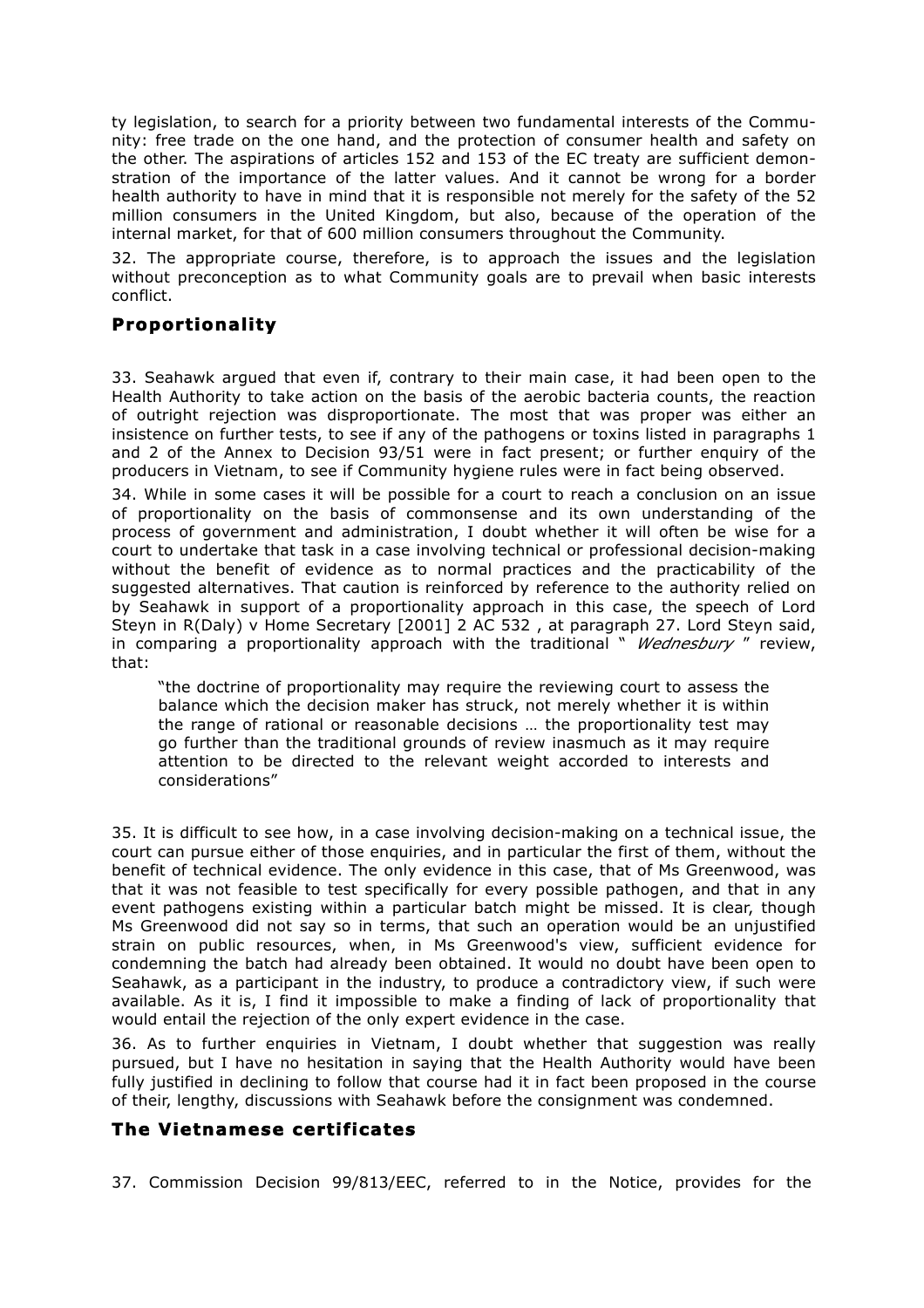inspection of establishments in Vietnam, and the certification in respect of each consignment that it comes from premises that meet Community health standards. The consignments condemned in this case came with such a certificate. Seahawk argued that it was not open to the Health Authority to reject those goods without demonstrating faults in the certificate, or at least without making further investigations in relation to conditions in Vietnam.

38. To some extent this is a further aspect of the proportionality argument, since it was not argued, and could not have been, that the certificates were conclusive. The possible course of further enquiries in Vietnam was only lightly touched on, and the more that it was explored the more disproportionate it appeared. And, quite apart from that, I do not see that the Health Authority could have any other reaction than to say, as it does, that the tests reveal a sufficiently strong reason for thinking that something may have gone wrong to justify action that, on the face of the certificates alone, would not be called for. If the border authority cannot take such a view, it is difficult to see why border checks are provided for at all in cases where there is a process of certification in the country of origin.

## **Inconsistency**

39. Seahawk presented three separate consignments. Only two of them failed the aerobic bacteria test, and only those were condemned. Seahawk said that since the test was relied on for what it suggested about conditions at the factory, and not as in itself showing the goods to be unfit, all three consignments should have been condemned. That the third consignment was not condemned demonstrated that the test was not in fact being used as an indicator, but, wrongly, as a test of actual unfitness.

40. The answer to this complaint was given by Mr Howe QC. The Health Authority simply had no knowledge of the detailed arrangements at the factory, and of whether the different consignments had been produced in different places or by different methods and standards. The only reasonable course was to limit the condemnation to those consignments that did demonstrate an unsatisfactory level of bacteria. That reply seems to me to be conclusive. If Seahawk had wished to reinforce this point, it could of course have produced evidence from its supplier of his detailed practices: which might or might not have met Mr Howe's objection.

## **Uncertainty**

41. In paragraph 21 of his judgment the Judge expressed concern that the if the Health Authority were right uncertainty would be produced. The same microbiological test would, under paragraph 3 of the Annex to Decision 93/51, permit the manufacturer to market the product, but also permit the Health Authority to ban the product. While it is true that failure of the paragraph 3 test does not prevent the manufacturer from marketing the goods actually tested, he must appreciate that he does so at his peril: because he has been warned that he needs to review the operation of the plant from which the goods have come. The *requirements* of Decision 93/51 cannot be read as creating a *licence* to market the goods irrespective of any later public health intervention.

## **The form of the Notice**

42. The Notice states that the ground for rejection is failure to meet the levels of aerobic counts specified in Decision 93/51. It was objected that that misrepresented the real reason for rejection, as demonstrated in the evidence, which was not just a count above the Decision levels, but rather that that count caused the concern explained by Ms Greenwood. I see some force in that objection. I do not, however, think that it is a reason for quashing the Notice, and much less for quashing the decision that it reports. Particularly in matters touching public health, the court should look at the substance,